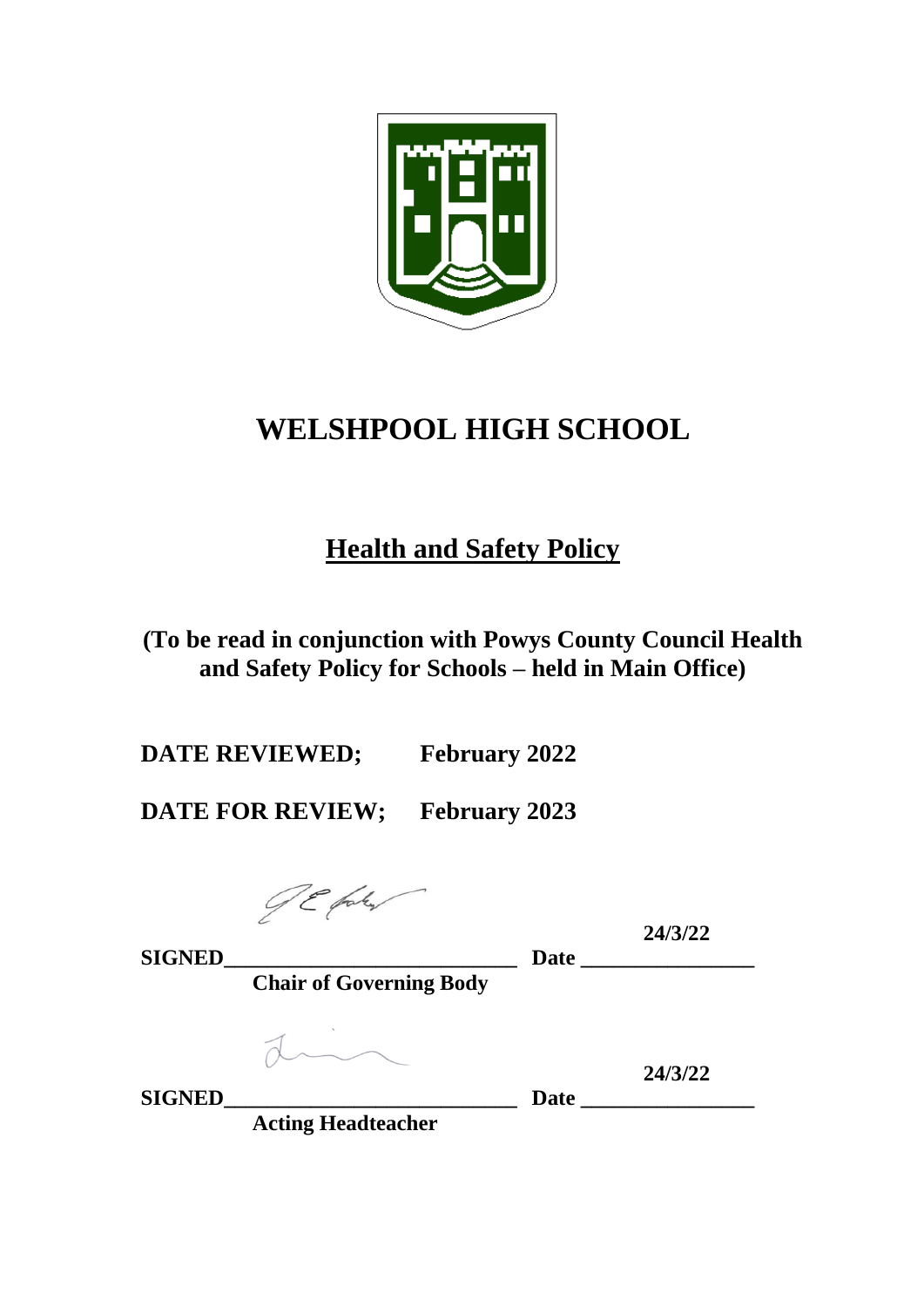#### **STATEMENT OF INTENT**

#### **SCHOOL NAME** WELSHPOOL HIGH SCHOOL

#### **INTRODUCTION**

The Governing Body believes that effective health and safety management supports our delivery of education and services to pupils.

We consider the health and safety of pupils, employees and visitors to the school to be an integral part of what we do and will pursue continual improvement in performance through the setting of objectives and targets.

We are committed to:

- Developing and maintaining a positive Health and Safety culture with an emphasis on continuous improvement, through communication and consultation with employees and their trade union representatives.
- Providing a safe and healthy working environment.
- Ensuring safe working methods and providing safe equipment.
- Assessing and controlling the risks that arise from our work.
- Complying with and were possible exceeding statutory requirements.
- Preventing accidents and work-related ill health.
- Providing effective information, instruction and training.
- Monitoring and reviewing systems and preventative measures to make sure they are effective.
- Ensuring adequate resources are made available to fulfil our health and safety responsibilities.

For these commitments to be effective, employees throughout the school must play their part in the creation of a safe and healthy working environment for all.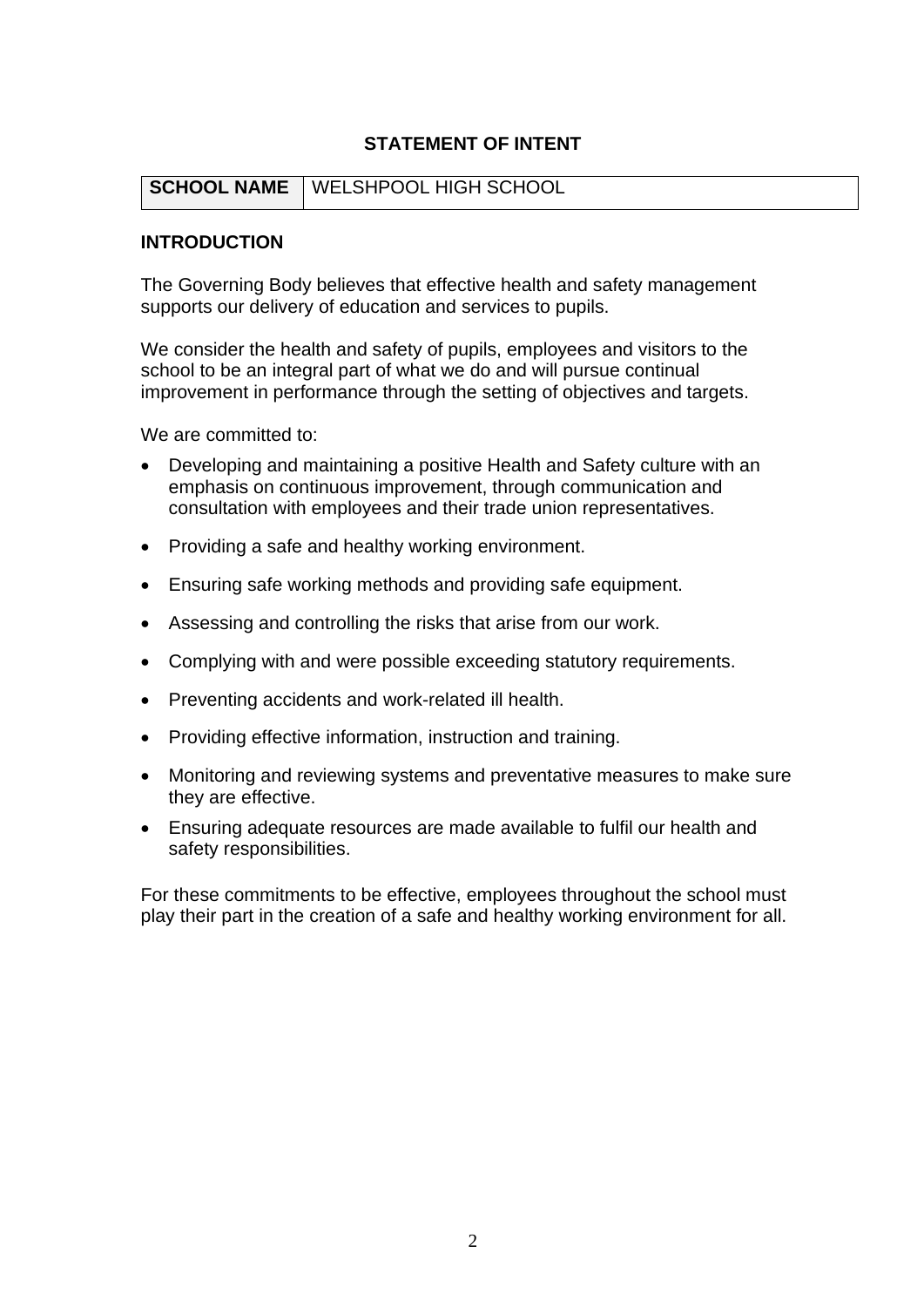#### **ORGANISATION**

#### **INTRODUCTION**

In order to achieve compliance with the Governing Body's Statement of Intent the school's normal management structure will have responsibilities assigned to them as detailed in this part of the Policy.

An organisational chart for H&S Management is attached.

#### **THE GOVERNING BODY**

The Governing Body has the following responsibilities to ensure:

- a) A clear written policy statement is created which promotes the correct attitude towards safety in staff and pupils.
- b) Responsibilities for health, safety and welfare are allocated to specific people and that persons are informed of these responsibilities.
- c) Persons have sufficient experience, knowledge and training to perform the tasks required of them.
- d) Clear procedures are created which assess the risk from hazards and produce safe systems of work.
- e) Sufficient funds are set aside with which to operate safe systems of work.
- f) Health and safety performance is measured both actively and reactively.
- g) The school's health and safety policy and performance is reviewed annually.

#### **THE HEADTEACHER**

The Headteacher has the following responsibilities:

- a) Be fully committed to the Governing Body's Statement of Intent for Health and Safety.
- b) Create a clear written local Policy for Health and Safety.
- c) Ensure that the Policy is communicated adequately to all relevant persons.
- d) Ensure appropriate information on significant risk activities is given to visitors and contractors.
- e) Ensure appropriate consultation arrangements are in place for staff and their Trades Union representatives.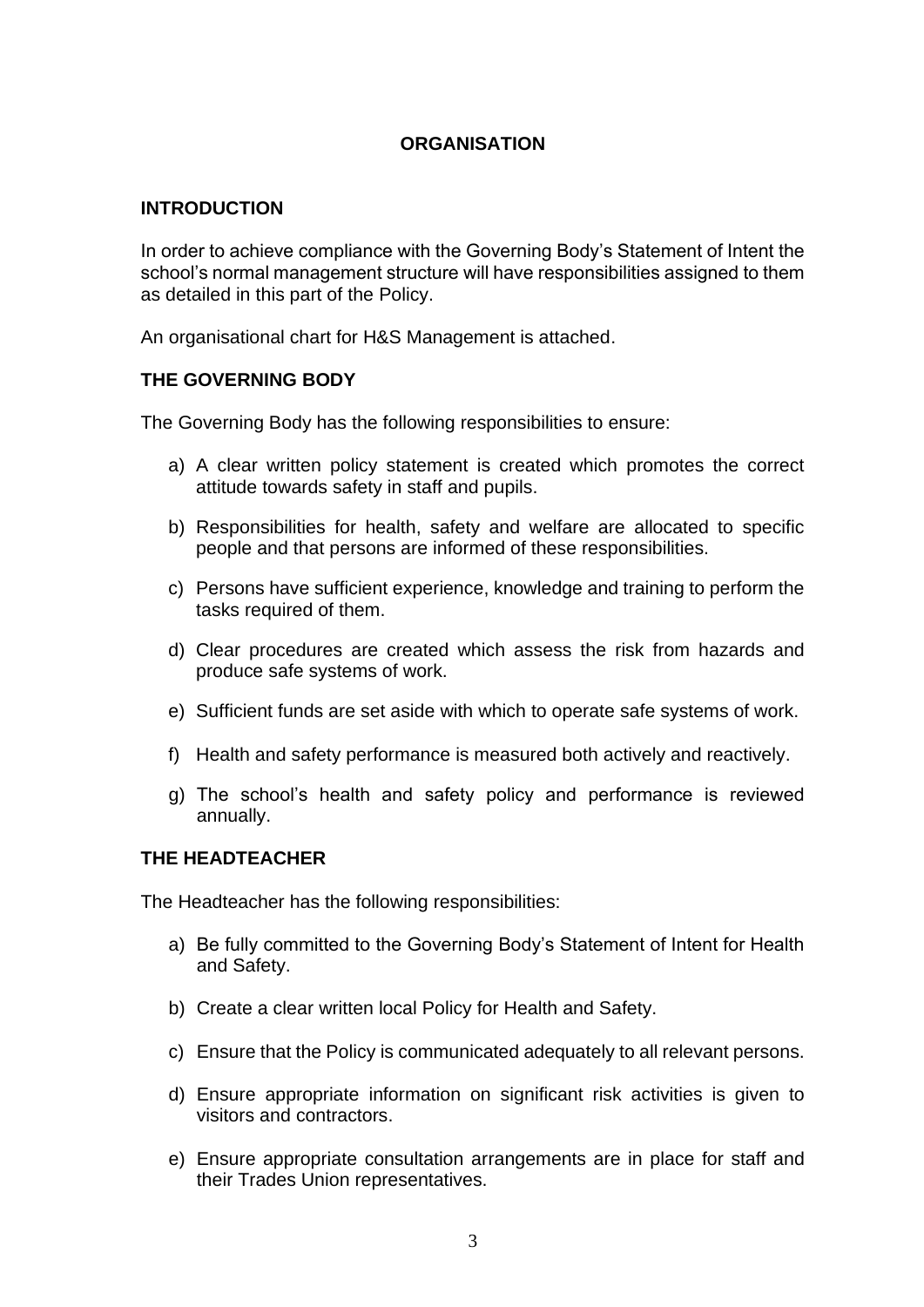- f) Ensure that all staff are provided with adequate information, instruction and training on health and safety issues.
- g) Attend County Council organised courses as required.
- h) Make or arrange for risk assessments of the premises and working practices to be undertaken.
- i) Ensure safe systems of work are in place as identified from risk assessments.
- j) Ensure that emergency procedures are in place.
- k) Ensure that equipment is inspected and tested to ensure it remains in a safe condition
- l) Ensure records are kept of all relevant health and safety activities e.g., assessments, inspections, accidents, etc.
- m) Ensure arrangements are in place to monitor premises and performance.
- n) Ensure that all accidents are investigated, and any remedial actions required are taken or requested.
- o) Report to the Governing Body annually on the health and safety performance of the school.

**SCHOOL HEALTH AND SAFETY CO-ORDINATOR** (if in place, otherwise the following will come under the responsibilities of the Headteacher)

#### **The School Health and Safety Co-ordinator has the following responsibilities:**

- a) To co-ordinate and manage the annual risk assessment process for the school.
- b) To co-ordinate the annual general workplace monitoring inspections and performance monitoring process.
- c) To make provision for the inspection and maintenance of work equipment throughout the school.
- d) To manage the keeping of records of all health and safety activities.
- e) To advise the Headteacher of situations or activities which are potentially hazardous to the health and safety of staff, pupils and visitors.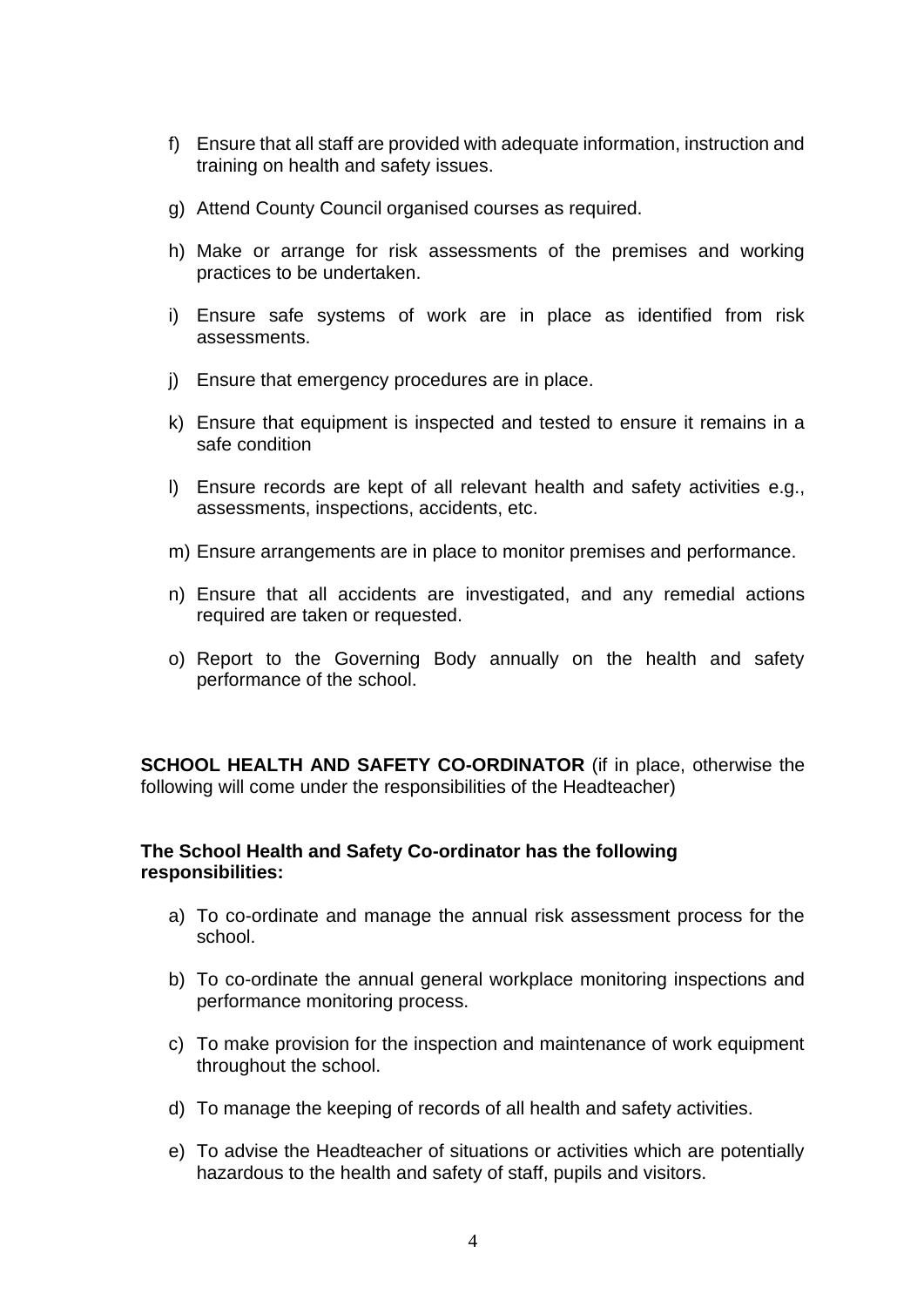- f) To ensure that staff are adequately instructed in safety and welfare matters in connection with their specific workplace and the school generally.
- g) Carrying out any other functions devolved to him/her by the Headteacher or Governing Body.

#### **TEACHING/SUPPORT STAFF HOLDING POSTS/POSITIONS OF SPECIAL RESPONSIBILITY**

This includes Deputy Headteacher, Assistant Heads, Heads of Year, Heads of Departments, Clerical Managers/Supervisors, Technicians and Caretakers. They will have the following responsibilities:

Apply the school's Health and Safety Policy to their own department or area of work and be directly responsible to the Headteacher for the application of the

- a) Health and safety procedures and arrangements.
- b) Carry out regular health and safety risk assessments of the activities for which they are responsible and submit reports to the Headteacher or the School Health and Safety Co-ordinator, as necessary.
- c) Resolve health, safety and welfare problems members of staff refer to them or refer to the Headteacher any problems to which they cannot achieve a satisfactory solution within the resources available to them.
- d) Carry out regular inspections of their areas of responsibility to ensure that equipment, furniture and activities are safe and record these inspections where required.
- e) Ensure, so far as is reasonably practicable, the provision of sufficient information, instruction, training and supervision to enable other employees and pupils to avoid hazards and contribute positively to their own health and safety.

#### **SPECIAL OBLIGATIONS OF CLASS TEACHERS**

Class teachers are expected to:

*.* 

- a) Exercise effective supervision of their pupils and to know the procedures in respect of fire, first aid and other emergencies, and to carry them out.
- b) Give clear oral and written instructions and warnings to pupils as often as necessary.
- c) Follow safe working procedures personally.
- d) Require the use of protective clothing and guards where necessary.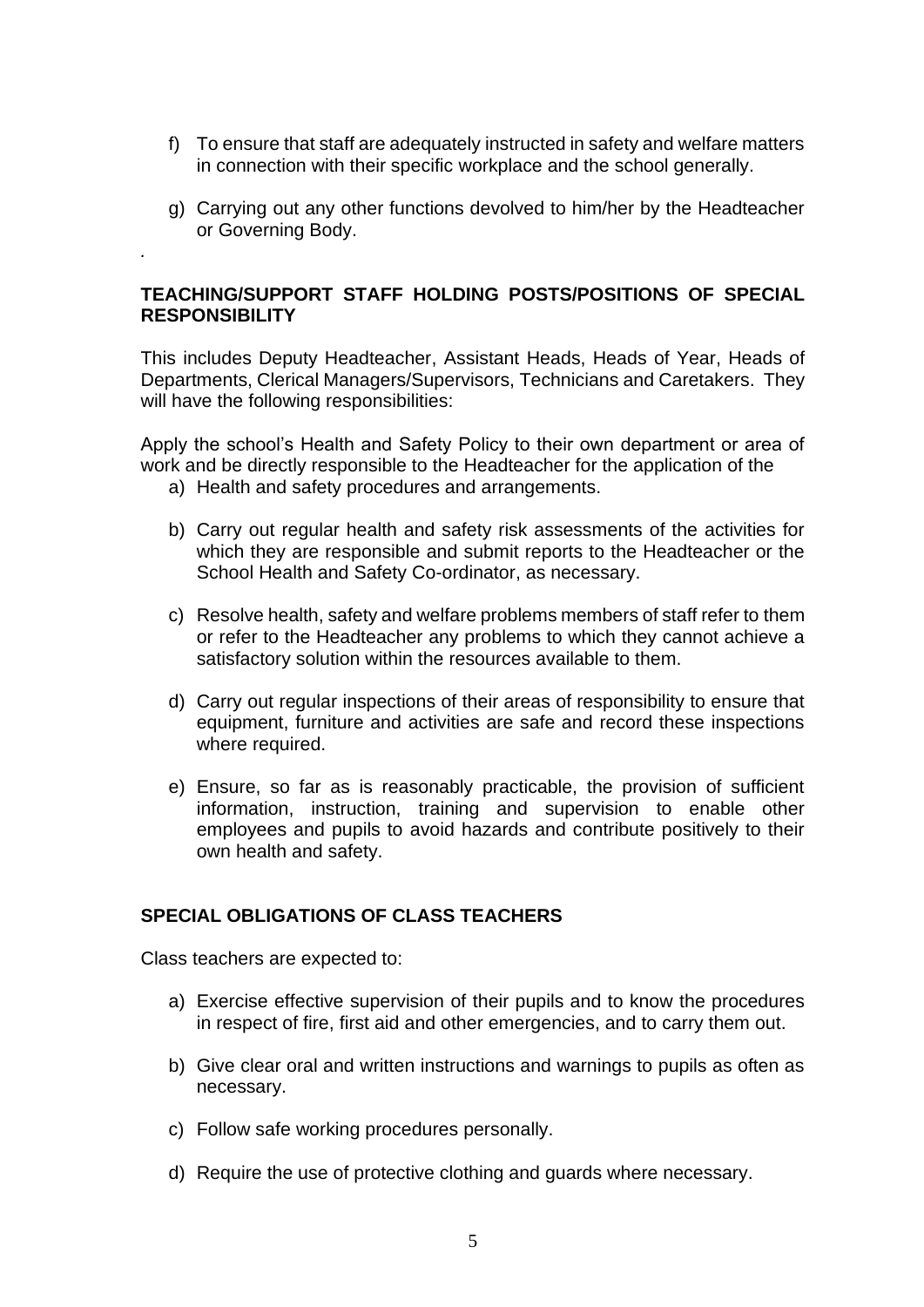- e) Make recommendations to their Headteacher or Head of Department on health and safety equipment and on additions or necessary improvements to plant, tools, equipment or machinery.
- f) Integrate all relevant aspects of safety into the teaching process and, where necessary, give special lessons on health and safety in line with National Curriculum requirements for safety education.
- g) Avoid introducing personal items of equipment (electrical or mechanical) into the school without prior authorisation.
- h) Report all accidents, defects and dangerous occurrences to their Headteacher or Head of Department.

#### **OBLIGATIONS OF ALL EMPLOYEES**

Apart from any specific responsibilities, which may have been delegated to them, all employees must:

- a) Act in the course of their employment with due care for the health, safety and welfare of themselves, other employees and other persons.
- b) Observe all instructions on health and safety issued by the County Council, School or any other person delegated to be responsible for a relevant aspect of health and safety.
- c) Act in accordance with any specific H&S training received.
- d) Report all accidents in accordance with current procedure.
- e) Co-operate with other persons to enable them to carry out their health and safety responsibilities.
- f) Inform their Line Manager of all potential hazards to health and safety, in particular those, which are of a serious or imminent danger.
- g) Inform their Line Manager of any shortcomings they consider being in the School's health and safety arrangements.
- h) Exercise good standards of housekeeping and cleanliness.
- i) Know and apply the procedures in respect of fire, first aid and other emergencies.
- j) Co-operate with the Enforcement Officers of the Health and Safety Executive.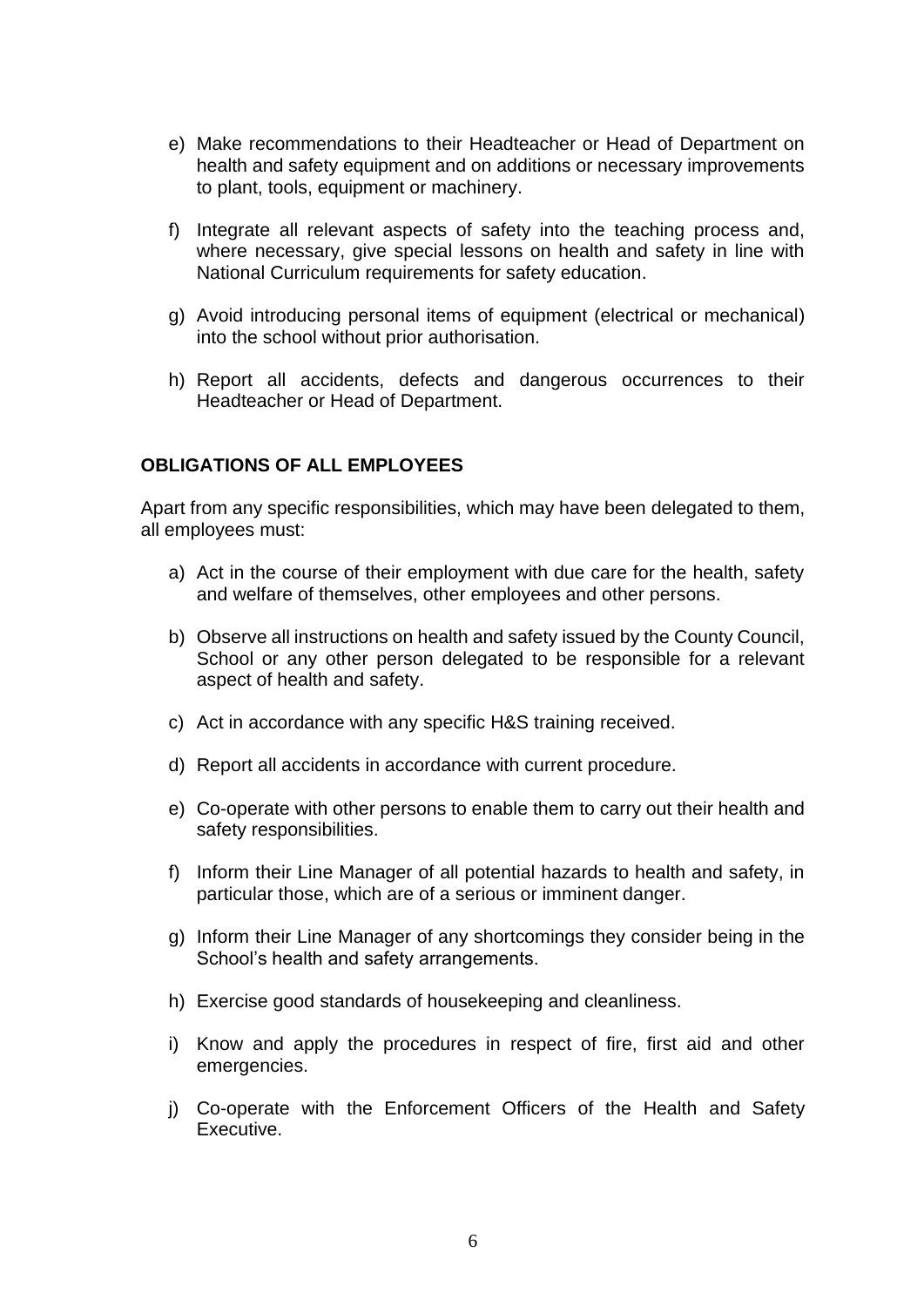#### . **CARETAKING/CLEANING STAFF**

- a) Have the responsibilities to report potentially hazardous situations that might affect staff and pupils to the Business Manager (Health and Safety Coordinator).
- b) To conform to the policy on Health and Safety as laid down by Powys County Council.

#### **CATERING MANAGER AND CANTEEN STAFF (Employees of Powys Catering).**

- a) Have responsibility to report potentially hazardous situations that might affect staff and pupils to The Business Manager who is Health and Safety Coordinator.
- b) To conform to the policy on Health and Safety as laid down by Powys County Council.

#### **PUPILS**

Pupils, in accordance with their age and aptitude, are expected to:

- a) Exercise personal responsibility for the health and safety of themselves and others.
- b) Observe standards of dress consistent with safety and/or hygiene.
- c) Observe all the health and safety rules of the school and in particular the instructions of staff given in an emergency.
- d) Use and not wilfully misuse, neglect or interfere with things provided for their health and safety.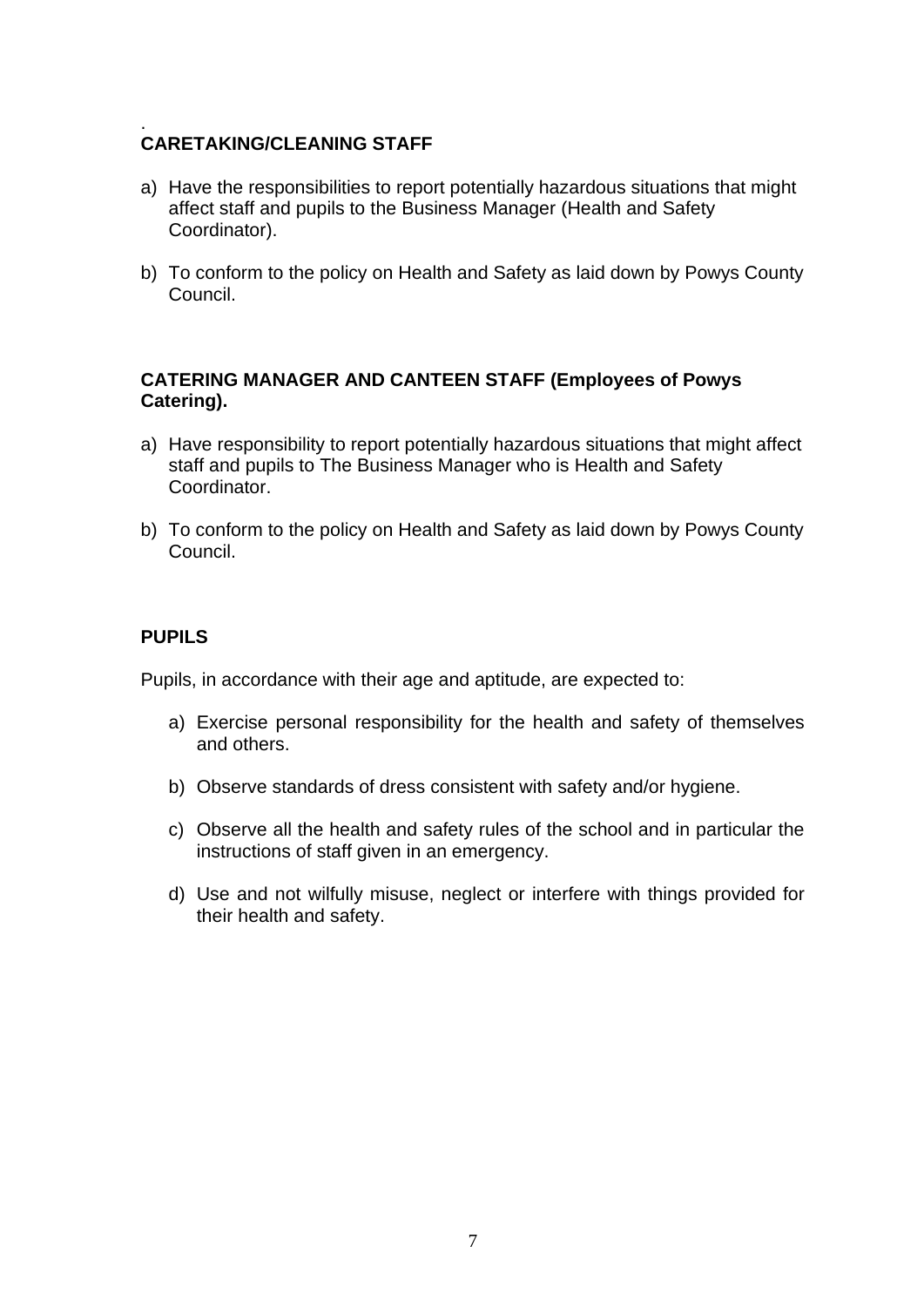# **ORGANISATIONAL CHART**

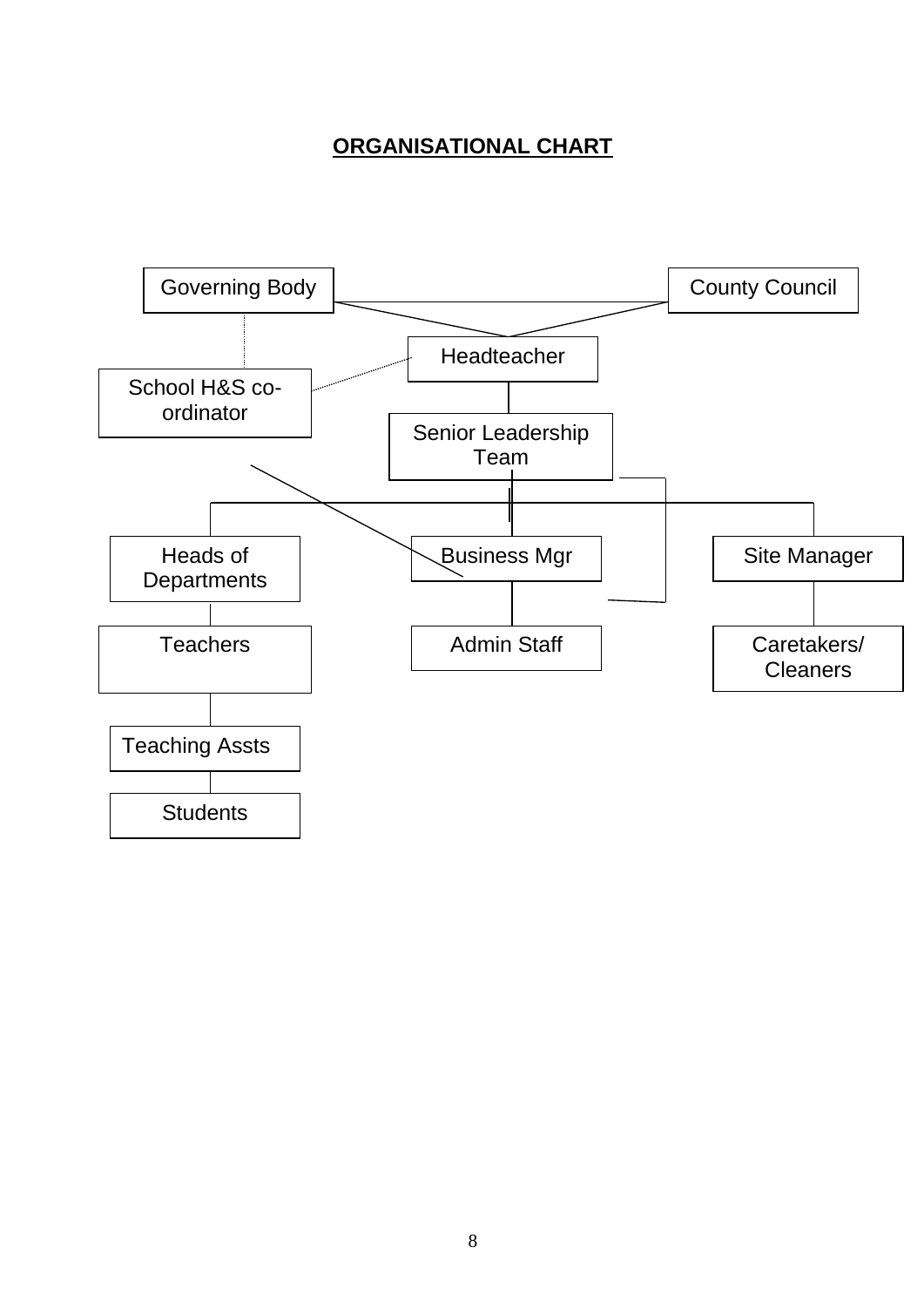# **GUIDELINES FOR STAFF ON HEALTH AND SAFETY**

There are many Health and Safety issues which you may need to address. The list below gives examples of these:

- 1. Inadequacy of Fire Extinguishers and First Aid Boxes.
- 2. Unsafe portable electrical appliances.
- 3. Unsafe fixed electrical appliances.
- 4. Broken furniture and fittings where these might cause a hazard.
- 5. Pupils who have illnesses/diseases which are felt to be of potential danger to the community.
- 6. Unsafe working practices.
- 7. Chemicals which are known to be a hazard.
- 8. Unsafe paths/walkways.
- 9. Loose and dangerous masonry/slates.
- 10. Unsafe equipment.
- 11. Solvent Abuse.

# **WHO DO I REPORT A HEALTH AND SAFETY ISSUE TO?**

The overall responsibility for Health and Safety issues lies with Mr Kinsey, Acting Headteacher.

If in doubt report the issue in writing and clearly date the report.

For less urgent safety issues report to your Head of Department, or if the problem can be solved by the caretaker, either email them or enter it in the faults book in the Staff Room.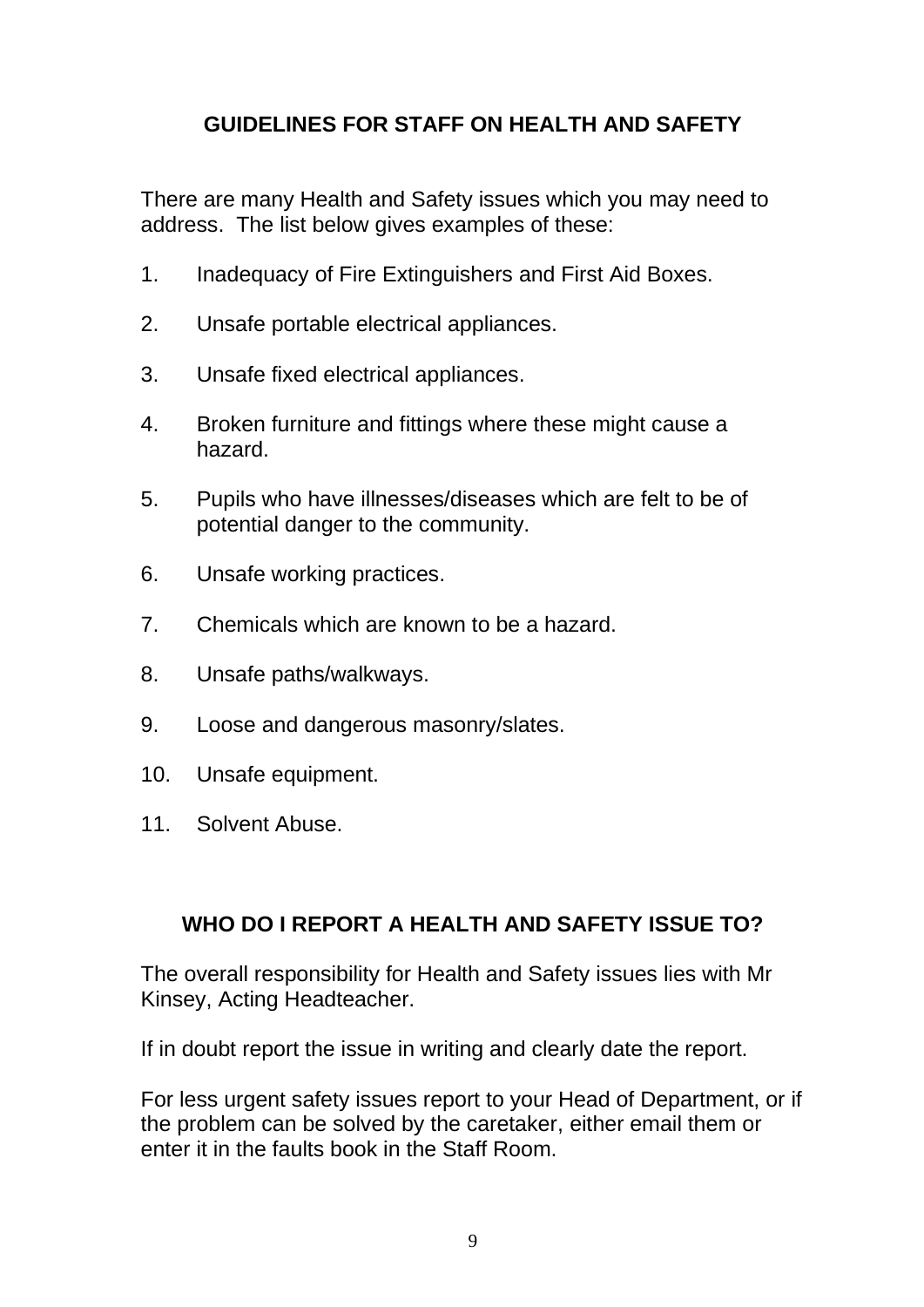# **HEALTH AND SAFETY RESPONSIBILITIES**

The day-to-day responsibility for implementing the Health and Safety Policy rests with Health and Safety Coordinator and Business Manager, Mrs C M Jones. The staff below have specific responsibility within their departments or year groups.

| Design Tech                  | Mrs R Lewis                |
|------------------------------|----------------------------|
| <b>ICT</b>                   | Mrs D Smith                |
| English                      | Mrs S Hamer                |
| <b>Music</b>                 | <b>Mrs Christine Evans</b> |
| Welsh                        | Mr S Monk                  |
| French                       | Mrs E Winter               |
| Spanish                      | Miss N O'Sullivan          |
| Geography                    | Mr R Pengelly              |
| <b>History</b>               | Mrs K Grindley             |
| <b>Religious Studies</b>     | Mrs P Watts                |
| Art                          | Miss N. Atkin              |
| <b>Physical Education</b>    | Mrs W Jones                |
| <b>Science</b>               | Mrs S Phillips             |
| <b>Mathematics</b>           | Mr R Powell                |
| <b>Dept Learning Support</b> | Mrs Joanne Baines          |
| Drama                        | Miss A. Fletcher           |
| Year <sub>7</sub>            | Miss J. Haycock            |
| Year <sub>8</sub>            | Ms J. Arnott               |
| Year 9                       | Mrs G. Charles             |
| Year 10                      | Mrs V. Jones               |
| Year 11                      | Mrs M. Poulton             |
| Year 12                      | Mrs W. Jones               |
| Year 13                      | Mrs W. Jones               |

Staff have responsibilities set down in the section Duties and Responsibilities of Heads of Department.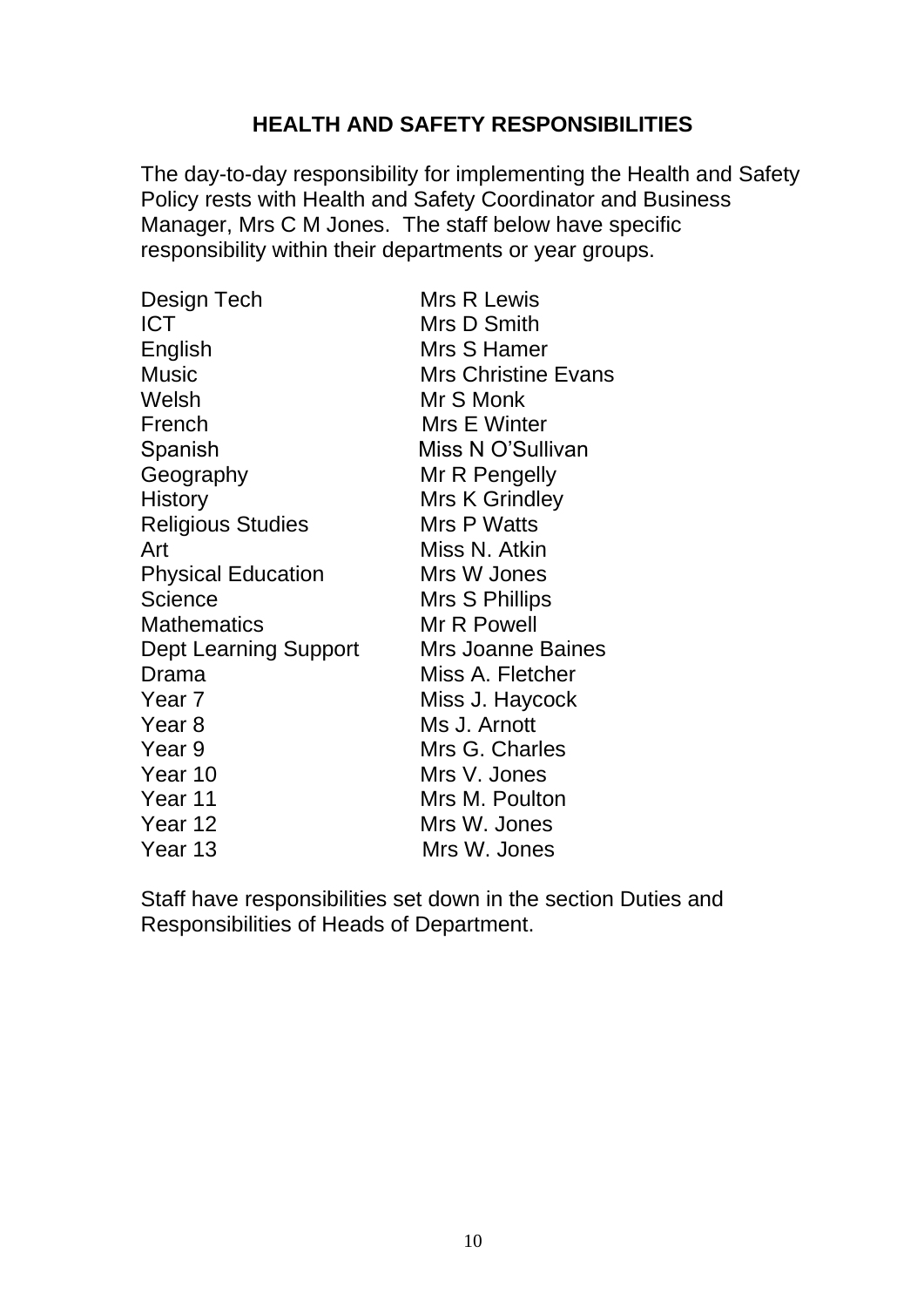# **FIRST AID**

In the event of an accident, the following action should be taken.

- 1. Make sure you or the casualty is in no further danger.
- 2. Phone 222 and ask the office for a first aider, giving them the following information:
- a) Name and form of the casualty
- b) Nature of the injury.
- c) Location of the casualty.
- 3. Do not phone 999 unless there is an obvious injury requiring an ambulance. Leave the decision to the first aider at the scene.
- 4. Stay with the casualty until help arrives.
- 5. Deal with the emergency to the best of your ability.
- 6 Report the incident in written form at the School Office- they hold the school accident report book and If necessary complete the accident report form.

### **FIRST AID BOXES ARE SITUATED**

Block A Maths Office Block B Chemistry and Physics (Prep Rooms) Staff Room Girls and Boys Gym (Staff Changing) Block D D6, D9, D10 D12 and Tech Office Main Office (2) Kitchen Partnership Centre

#### **Defibrillator Located in Front Reception on Wall**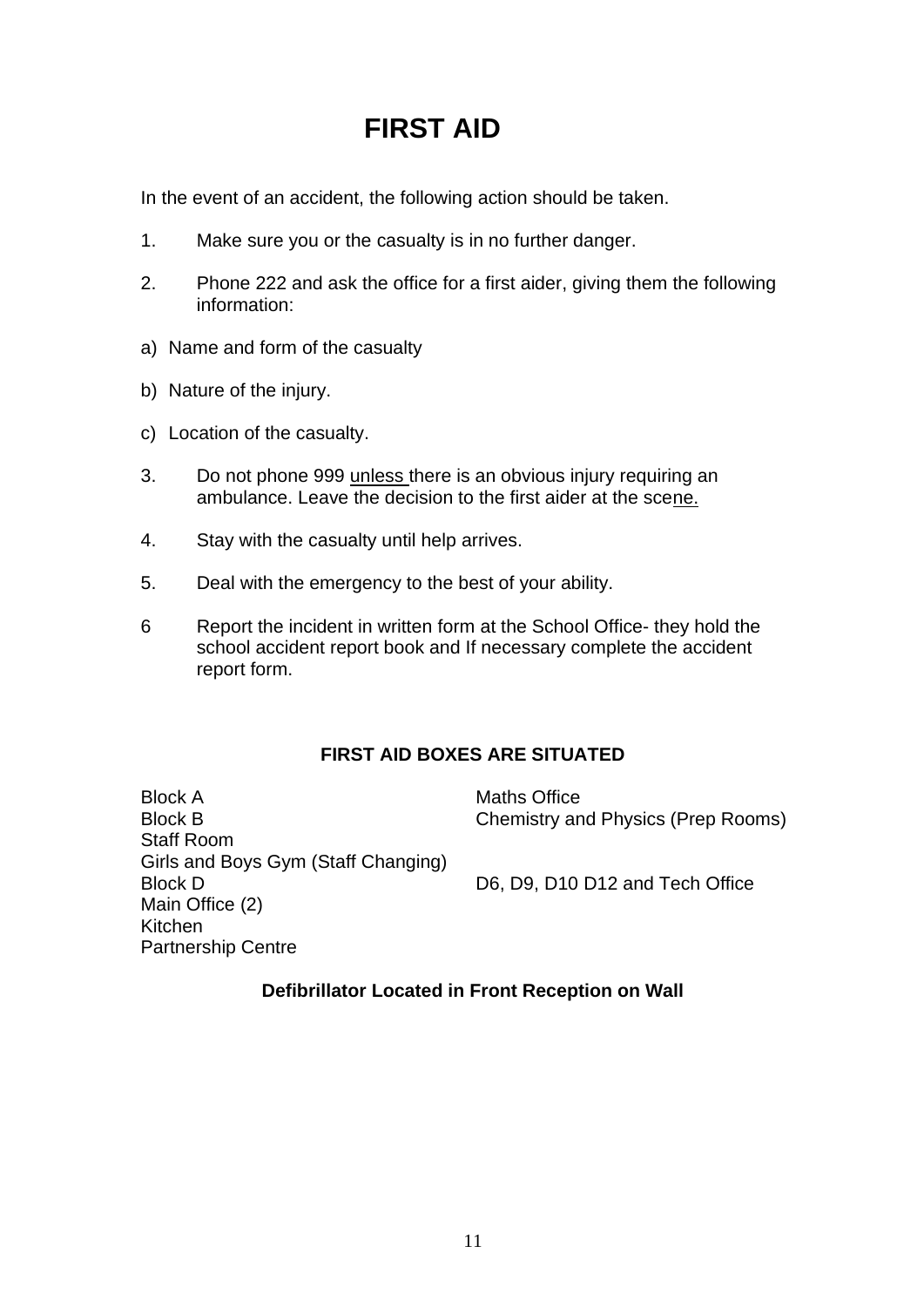#### **IMMEDIATE REMEDIAL MEASURES**

#### **WHAT SCIENCE STAFF SHOULD DO WHILE WAITING FOR FIRST AID.**

The First-Aid Regulations do not necessarily require there be a qualified first aider among science staff, yet this is clearly desirable. Nevertheless, all staff will wish to carry out remedial measures immediately while waiting for first-aid or professional medical treatment. The following advice covers common laboratory accidents and is intended as a supplement to any local guidance of dealing with non-laboratory events e.g., epileptic fits.

#### **CHEMICAL SPLASHES IN EYES**

Immediately wash the eye under running water from a tap for at least 10 minutes. The flow should be slow, and eyelids should be held back. Afterwards, the casualty should be taken to hospital.

#### **CHEMICAL SPLASHES ON SKIN**

Wash the skin for 5 minutes or until all traces of the chemical have disappeared, remove clothing, as necessary. If the chemical adheres to the skin, wash gently with soap.

#### **CHEMICALS IN THE MOUTH, PERHAPS SWALLOWED**

Do no more than wash out the casualty's mouth. After any treatment by the First Aider, the casualty should be taken to hospital.

#### **BURNS**

Cool under gently running water until first aid arrives.

#### **TOXIC GAS**

Sit the casualty down in the fresh air.

#### **HAIR ON FIRE**

Smother with a cloth.

#### **CLOTHING ON FIRE**

Smother by pushing the casualty to the ground, flames underneath. Spread a thick cloth or garment on top if necessary. A fire blanket is ideal but use only if very close by.

#### **ELECTRIC SHOCK**

Taking care of your own safety, break contact by switching off or pulling out the plug. If it is necessary to move the casualty clear, use a broom handle or wooden window pole or wear rubber gloves.

#### **BAD CUTS**

Apply pressure on or as close to the cut as possible, using fingers or a pad of cloth. Leave any embedded large bodies and press around them. Lower the casualty to a chair or the floor and raise the wound as high as possible.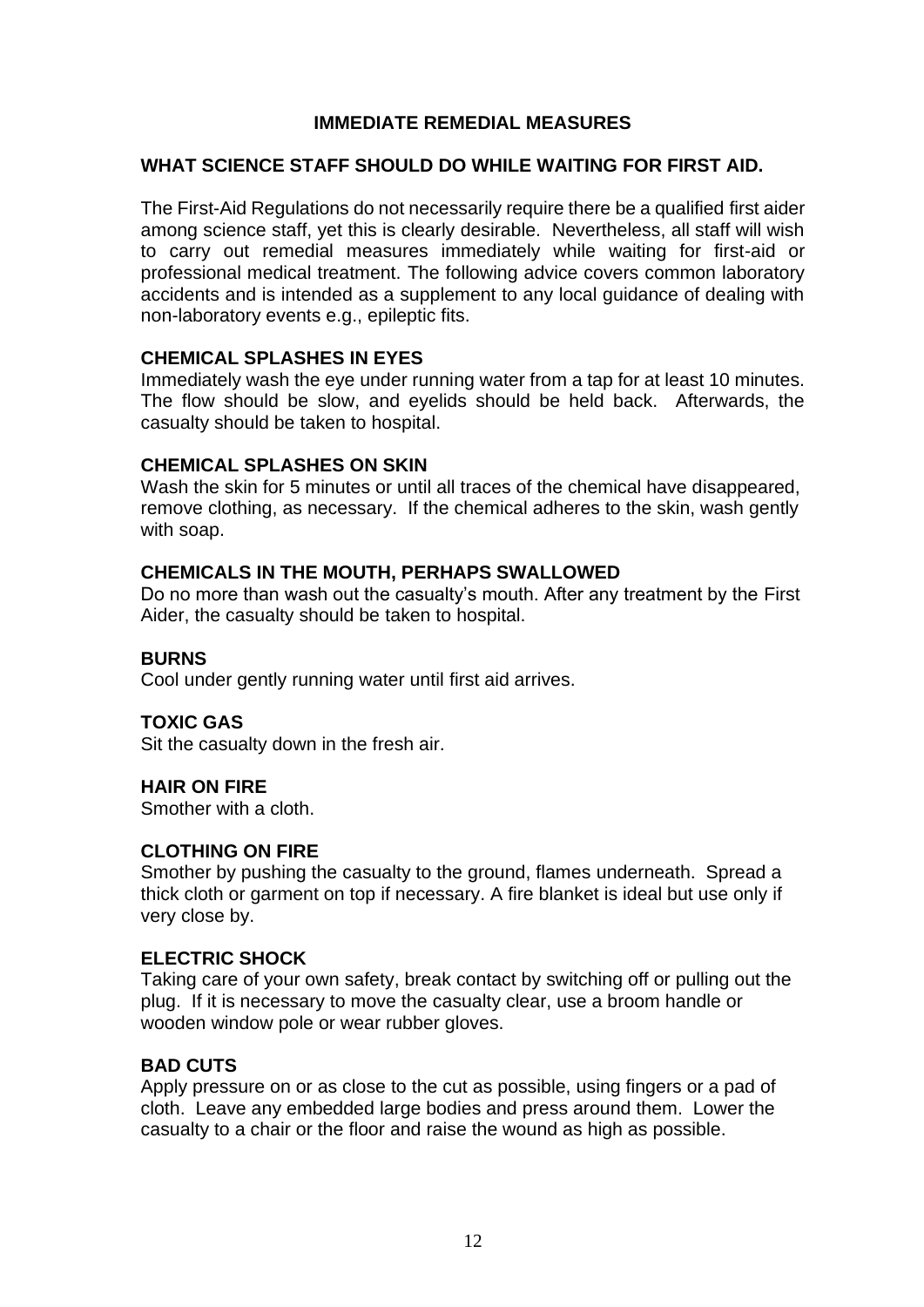# Fire Evacuation Plan

# **ALARM The alarm is sounded by the prolonged and continuous ringing of the school bell. When the Alarm sounds;**

- **1.** Immediately close all windows.
- **2.** Pupils will evacuate the buildings silently and in single file, by the exit indicated on the school plan. **DO NOT RUN.** If the exit is blocked by fire, leave by the nearest alternative exit.
- **3.** Last person to leave must close classroom doors.
- **4.** Pupils should assemble in a single file in the Assembly Area allocated to them, as shown below.
- **5.** Pupils should make their way to the Fire Assembly points by an outside route - under no circumstances should they 'cut through' school buildings.
- **6.** No lifts to be used during the evacuation of disabled staff/pupils.



#### **MUGA 2 (Formally the RED GRA) MUGA 1 – TENNIS COURTS**

#### **TECHNOLOGY BOILER HOUSE GIRLS GYM BOYS GYM**

- **7.** Roll call is to be taken by Form Tutors who must stay with their forms and insist on silence. (In the absence of a Form Tutor, the person asked to deputise for morning and afternoon registration will be responsible for the form during the fire drill).
- **8.** Year Tutors will collect names of pupils unaccounted for from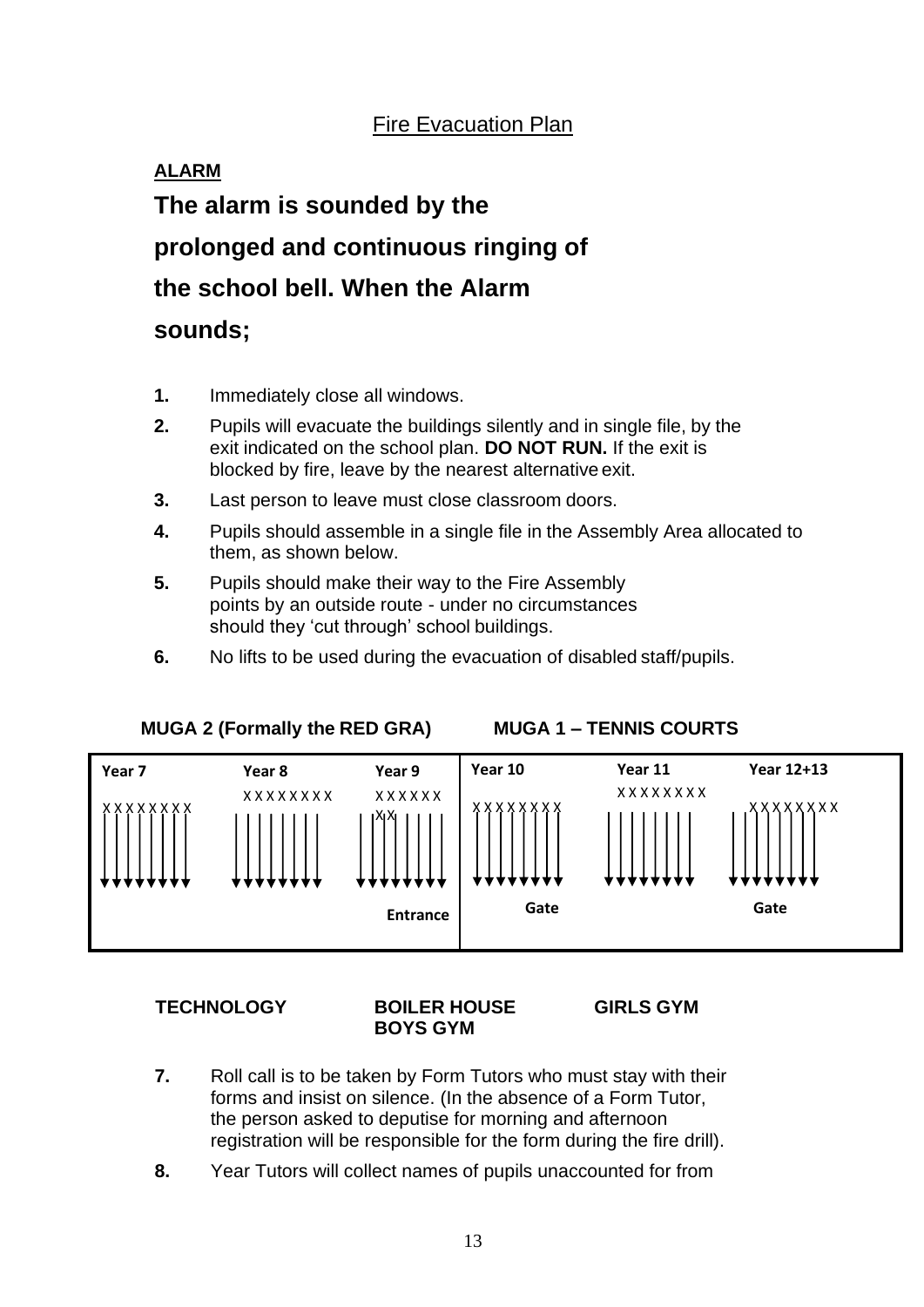Form tutors and then report to AW.

- **9.** Peripatetic staff and non-form tutors (unless deputising for absent Form Tutor) must report their presence to Mrs H Muir.
- **10.** Staff requested to check clearance of school buildings are to report the clearance of the buildings to AW and then report their own presence to Helen Muir.

#### **EXAMINATION ROOM EVACUATION**

Should it be necessary to evacuate the examination rooms for any reason, the following procedure should be adopted.

- a. The invigilator should note the time at which the examination was stopped.
- b. Girls Gym- evacuate to the quadrangle outside Girls Gym.
- c. Boys Gym- evacuate to Tennis courts (Keep separate from other pupils)
- d. Theatre- evacuate to area immediately in front of main theatre doors.
- e. Candidates should not be allowed to communicate with each other.
- f. When the emergency is over the invigilator should note the time the examination was restarted and tell the candidates to rule a line across their scripts at the point where the work is resumed.
- g. The candidates should be allowed the correct time for the examination.
- h. As soon as possible the invigilator should inform the school office who will;
	- i. Arrange for the examination board to be informed of the emergency and procedures employed.
	- Ii Arrange for transport for candidates if this is necessary.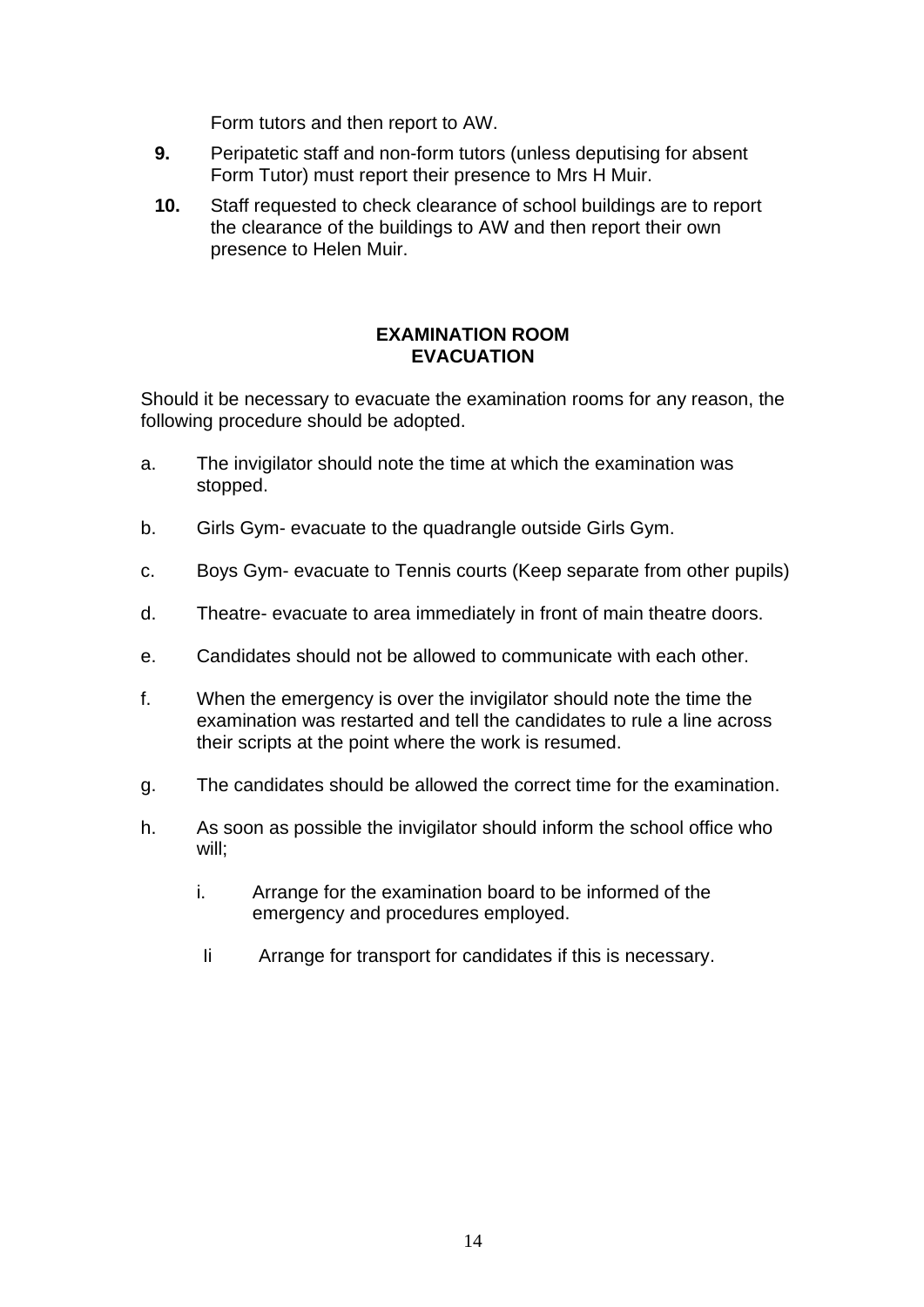#### **FIRE DRILL**

In the event of a fire, break the fire alarm glass and push the button. This will activate the fire alarm which is a continuous ringing of the school bell. You should then go to the nearest telephone and inform the office, using the emergency number 222, of the problems.

The buildings should be evacuated immediately with years 7, 8, 9 assembling on MUGA 2, formally the red gra at the back of the school. Year 11, 12 and 13 should assemble on MUGA 1 formally known as the Tennis Courts at the back of the school. The sheet 'Fire Drill' explains our responsibilities.

Fire blankets, extinguishers and sand buckets are located in different parts of the school for use on minor fires. If in doubt, ring the fire alarm.

If a pupil deliberately misuses the fire alarm, this should be treated as a serious incident and referred to a senior member of staff.

#### **FIRE DRILL**

When the fire bell is triggered both locked gates at the front of the school will be unlocked immediately. Mrs Andre Davies and RPE (reserve Mrs Karen Davies) will unlock and open the gates in front of the F block. Mrs Karen Morris (reserve Ms Megan Robins) will unlock and open the gates at the side of the maths block. The 'road gates' at the Erw Wen entrance will be unlocked by DP (reserve JK) to enable emergency services to enter the rear of the school.

| Date                          | <b>Alarm Given</b>           | <b>Roll Call completed</b>        |  |
|-------------------------------|------------------------------|-----------------------------------|--|
| Form tutors                   | <b>Report to Year Tutors</b> | Lower School report to            |  |
|                               |                              | NF                                |  |
|                               |                              | Upper School report to            |  |
|                               |                              | JL                                |  |
|                               |                              | 6 <sup>th</sup> Form Report to AW |  |
| <b>Non-Form Tutors</b>        |                              | Report to DP                      |  |
| <b>Peripatetic Staff</b>      |                              | CEV/GC will Report to             |  |
|                               |                              | Mrs H Muir                        |  |
| <b>Technicians</b>            |                              | Report to Mrs H Muir              |  |
| Secretaries/Admin Staff       |                              | <b>Report to Mrs H Muir</b>       |  |
| <b>Canteen Staff</b>          | Report to Mrs M. Jones       | <b>Report to Mrs H Muir</b>       |  |
| Caretakers                    |                              | Report to Mrs C Jones             |  |
| <b>Clearance of Buildings</b> |                              | Report to Mr D Phillips           |  |

Mrs Muir/ Mrs Jones to report clearance of the above staff from school buildings to AW.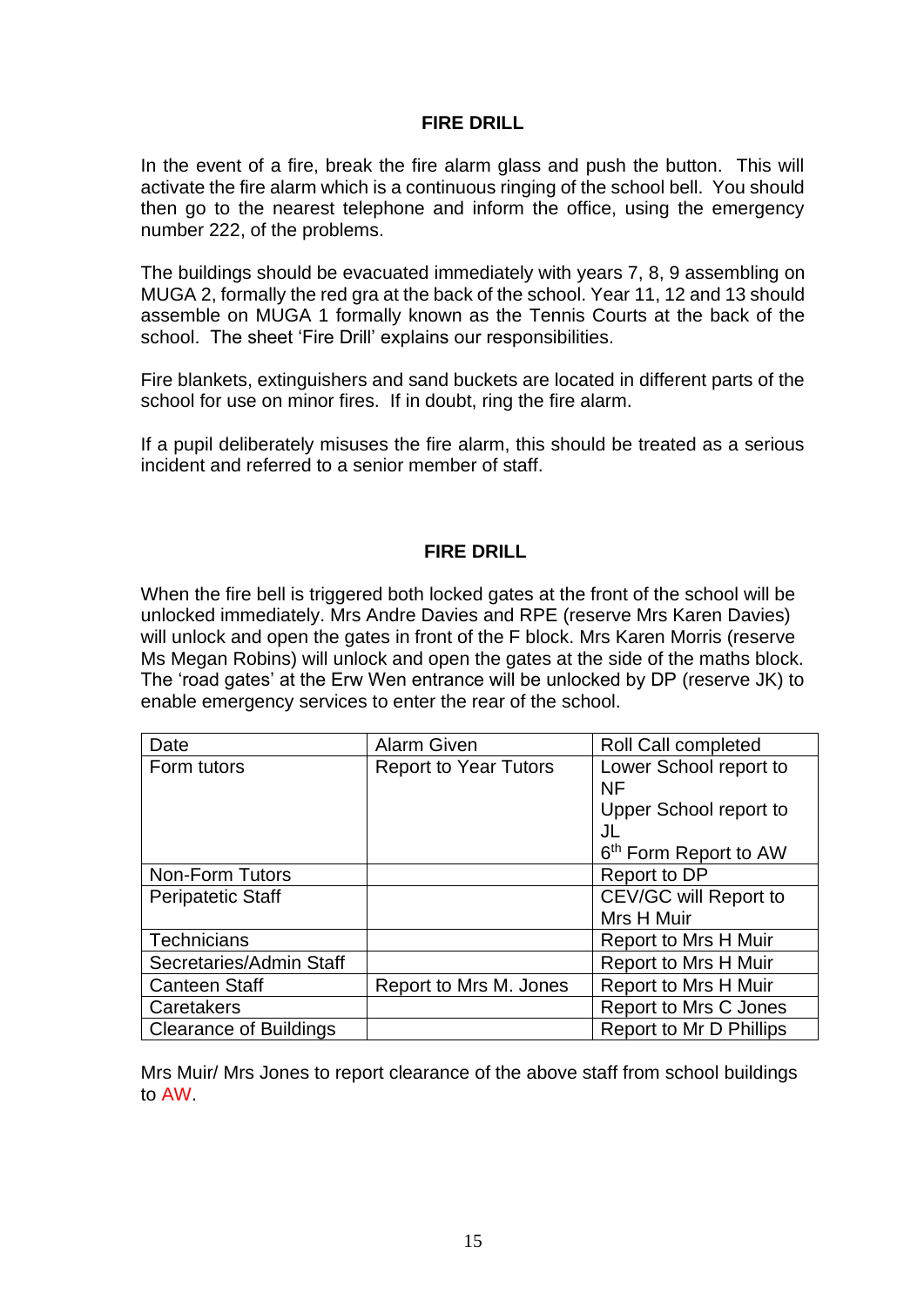## **Checking of Buildings**

The following staff are asked to check.

- 1. That the buildings are properly cleared
- 2. That a note is made of any windows/doors left open.<br>3. Whether the fire alarm has been heard in their respection
- Whether the fire alarm has been heard in their respective areas.

|                                | Normal arrangements     | <b>COVID</b> arrangements                     |  |
|--------------------------------|-------------------------|-----------------------------------------------|--|
| <b>Admin Block</b>             | Helen Muir / Liz Hughes | Helen Muir / Liz Hughes                       |  |
| <b>Block A</b>                 | RP/KP                   | If staff are teaching in                      |  |
| <b>Block B</b>                 | SP/DB                   | different areas of the                        |  |
| <b>Block C</b>                 | EG and SM               | school, this<br>responsibility will fall to   |  |
| <b>Block D- Upstairs &amp;</b> | SH and BC &             |                                               |  |
| <b>Downstairs</b>              | <b>RL/ST</b>            | the HoF/HoD of the<br>subject being taught in |  |
| <b>Block E</b>                 | <b>JB/ Mandy Davies</b> |                                               |  |
| <b>Block F</b>                 | <b>RPE and PW</b>       | that block at that time.                      |  |
| Gyms- girls                    | WL/JL                   | <b>WL/MP</b>                                  |  |
| Gyms-boys                      | AH/JL                   | AH/JL                                         |  |
| <b>Partnership Centre</b>      | CMJ/LH                  | CMJ/LH                                        |  |

After reporting the proper clearance of their areas to CMJ the staff listed should then report their own presence to JK.

When all checks are completed JK, AW, CMJ, and Mrs H Muir to report to JK immediately.

### **WHAT DO I DO IF AN ACCIDENT OCCURS?**

### **ACCIDENT REPORTING**

When any accident occurs;

- 1. Deal with the accident and seek help from the school office. They will contact emergency services, doctors and parents where necessary.
- 2. Report the accident in written form at the school office. They hold the school accident report book.
- 3. The office will fill in a form to be returned to the Health and Safety Executive in Llandrindod Wells if this is necessary.

#### **IT IS IMPERATIVE THAT YOU DISCHARGE YOUR RESPONSIBILITIES CORRECTLY.**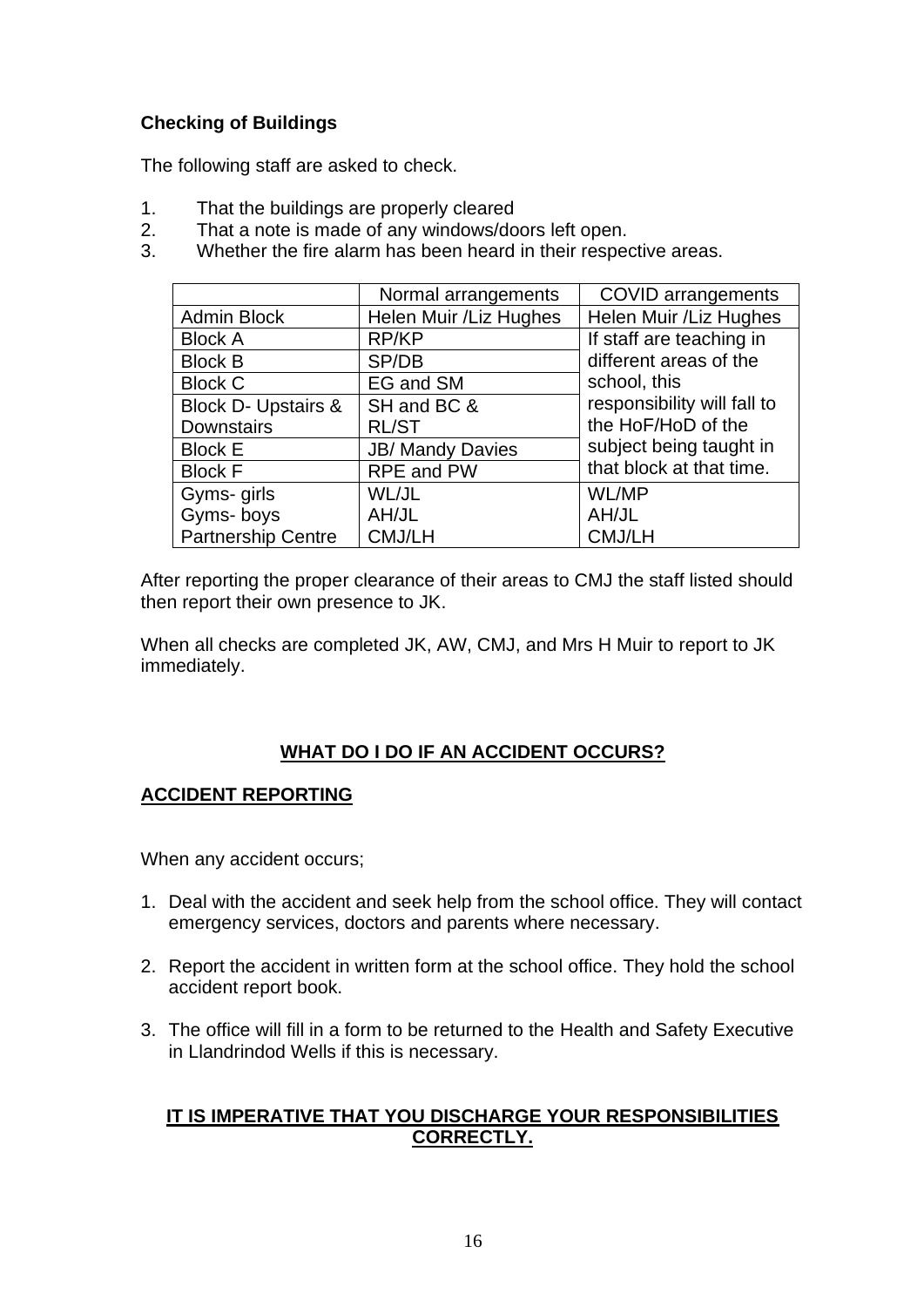#### **INCIDENT TYPES**

The generic term "incident" includes the following:

**Accident:** - An incident where a PCC employee or third party (pupil, visitor, etc.) is injured and/or there is damage to equipment, property or premises.

**Near Miss:** - An incident where injury did not occur but had the potential to do so. For example, a pane of glass falls from a first floor window onto a path below.

**Dangerous Occurrence:** - An incident with the potential to cause injury to a person and/or damage to equipment, property and premises which must be reported to the Health and Safety Executive (HSE).

**Violent Incident:** - Violence to staff must always be reported in the following situations:

- Any incident involving physical assault
- Involvement of the police or other agencies
- Any other violent incident that the employee assaulted feels should be reported.

**Work Related Ill Health:** - Where an employee considers the ill health to be work related, or if an Occupational Health Specialist confirms this.

#### **ACTION REQUIRED BY OFFICE STAFF IF AN INCIDENT IS REPORTED (PUPILS OR ADULTS)**

- 1. Take action where necessary to contact a Doctor or ambulance.
- 2. Contact a school certified first-aider (see below) if this is required.
- 3. Ensure details of the incident are recorded. This may involve reminders to staff.
- 4. If the incident is reportable fill in the appropriate form, now online, within 3 days to the Health and Safety Section, County Hall. This should also be done for near misses.
- 5. In the case of an accident to a pupil report the accident to the parents either by
- Phone
- By member of staff (a) depending on nature
- By Letter ) accident

#### **ANNUAL CHECKING OF BUILDINGS AND EQUIPMENT**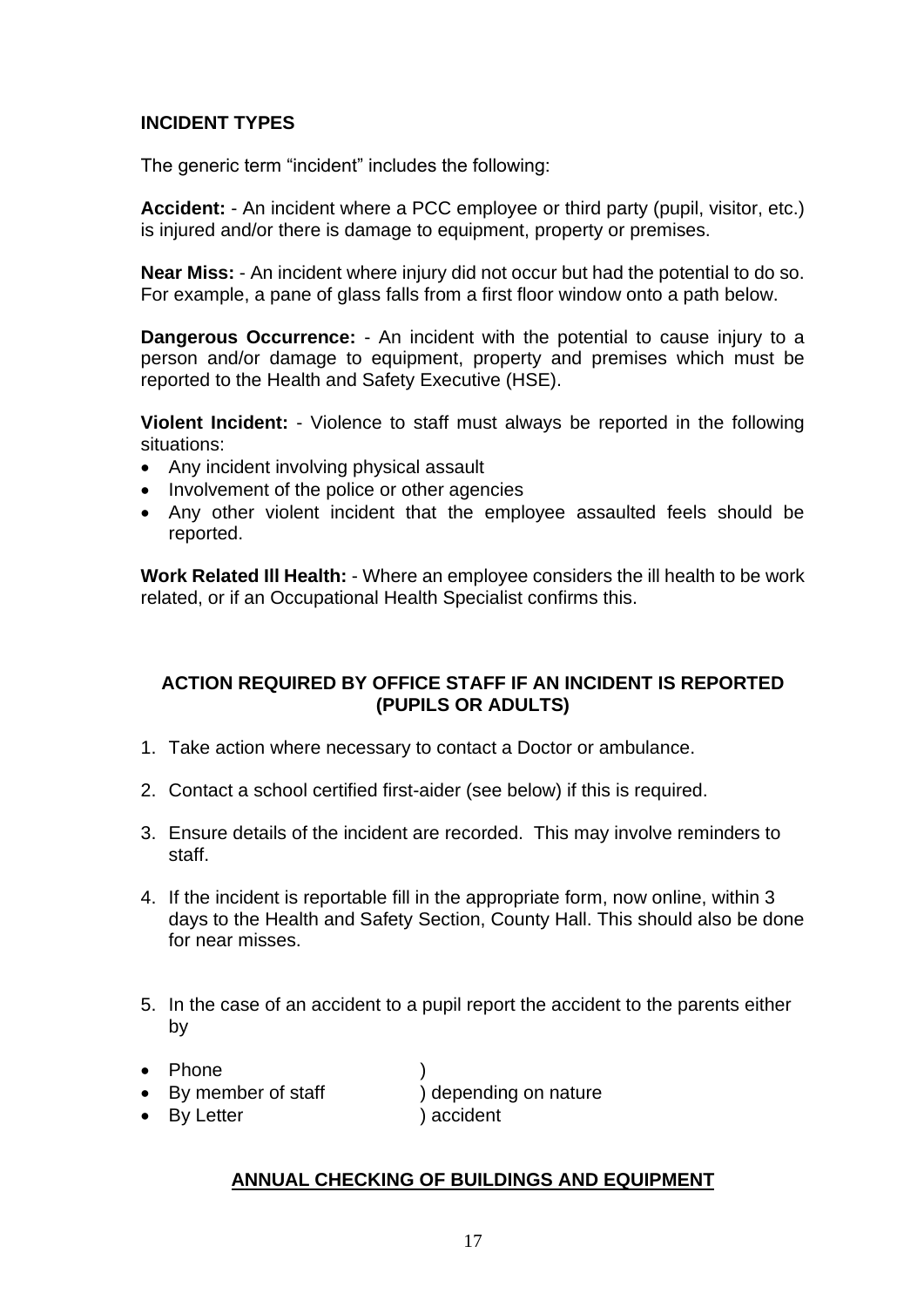## **HEALTH AND SAFETY**

### **SAFETY INSPECTION:**

The responsibility for Health and Safety rests with **all staff, at all times.** All hazards should be reported and responded to immediately.

A formal Health and Safety inspection will be undertaken by the Health and Safety Coordinator each year.

Statutory testing is carried out by the Local Education Authority. All equipment needs to be checked at least annually and it's the responsibility of each department to ensure that their equipment has been checked and is fit for purpose.

Any equipment deemed unsafe or not regularly tested should be reported to the appropriate HOD who in turn should inform the Business Manager who is the Health and Safety Coordinator.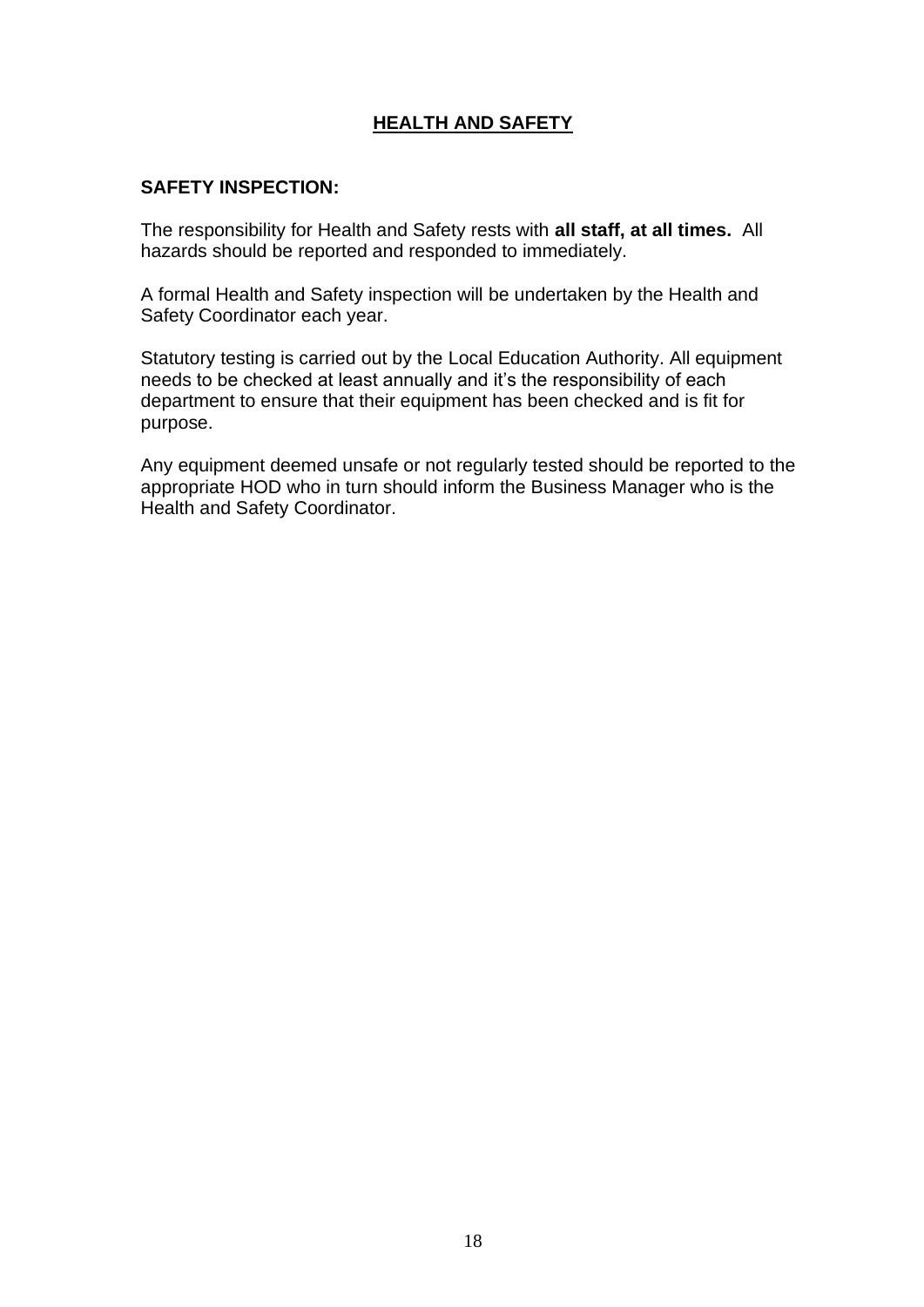| <b>SERVICE PRODUCT</b>                  | <b>SERVICE PROVIDER</b>        | <b>WHEN</b>          | <b>DATE</b>                   | <b>SERVICE</b>         | <b>NEXT SERVICE</b>         |
|-----------------------------------------|--------------------------------|----------------------|-------------------------------|------------------------|-----------------------------|
|                                         |                                |                      | COMPLETED                     | <b>REPORT</b>          |                             |
| Lift (library) ref:2601956              | Cardiff Lift                   | 4 Months             | 2 <sup>nd</sup> Dec 2021      | On site with Lift      | Feb 2022                    |
|                                         | 02920404404                    |                      |                               |                        |                             |
| Lift (wing) ref:2601964                 | Cardiff Lift                   | 4 Months             | 2 <sup>nd</sup> Dec 2021      | On site with Lift      | Feb 2022                    |
| Lift (Canteen)                          | Cardiff Lift                   | 4 Months             | 2 <sup>nd</sup> Dec 2021      | On site with Lift      | Feb 2022                    |
| ref:2601955                             |                                |                      |                               |                        |                             |
| LEGIONELLA                              | H of W                         | Monthly              |                               | In Folder/office       |                             |
| LEGIONELLA                              | H of W                         | Annually             | <b>July 2021</b>              | In Folder/Office       | <b>July 2022</b>            |
| Fat trap x 3. 4/4/19 x2.                | Metro Rod                      | 3 Months             | 28 Nov 2021                   | <b>NO REPORT</b>       | Feb 2022                    |
| 3rd not being used.                     |                                |                      |                               |                        |                             |
| <b>Water Machines</b>                   | Wenlock Water                  | Annually             | 20 <sup>th</sup> Dec 2021     | <b>NO REPORT</b>       | Dec 2022                    |
| Fire DOORS                              | H o W                          | Annually             | 20 Aug 2021                   | H o W                  | Aug 2022                    |
| Sports Equipment                        | <b>Gymnasium Servies</b>       | Annually             | 13 Mar 2021                   | In Office              | Mar 2022                    |
| Lab Testing                             | <b>Buftons</b>                 | Annually             | $2nd$ June 2021               | H o W                  | <b>June 2022</b>            |
| Air Con (hospitality)                   | Riverside                      | Annually             | 4 <sup>th</sup> Aug 2021      | H o W                  | Aug 2022                    |
| Air Con (wing)                          | Riverside                      | Annually             | 4 <sup>th</sup> Aug 2021      | H o W                  | Aug 2022                    |
| Air Con (Science)                       | Riverside                      | Annually             | 4 <sup>th</sup> Aug 2021      | H o W                  | Aug 2022                    |
| <b>Main Electrics</b>                   | <b>EOM</b>                     | 3 YEARS              | Feb 2022                      | H o W                  | Feb 2025                    |
| <b>BOILERS - MAIN x3</b>                | <b>Buftons</b>                 | Annually             | $6th$ Oct 21                  | H o W                  | Mar 2022                    |
| <b>MATHS</b>                            | <b>Buftons</b>                 | Annually             | 6 <sup>th</sup> Oct 21        | H o W                  | Oct 2022                    |
| Cookery D6                              | <b>Buftons</b>                 | Annually             | 6 <sup>th</sup> Oct 21        | H o W                  | Oct 2022                    |
| Partnership                             | <b>Buftons</b>                 | Annually             | 6 <sup>th</sup> Oct 21        | H o W                  | Oct 2022                    |
| Wing                                    | <b>Buftons</b>                 | Annually             | 6 <sup>th</sup> Oct 21        | H o W                  | Oct 2022                    |
| Sound / Lighting                        | <b>Stage Electrics</b>         | Annually             | 6 Apr 2021                    | H o W                  | Apr 2022                    |
| <b>Rake Seating</b>                     | Audience Systems               | Annually             | $17th$ June                   | H o W                  | Jun 2022                    |
|                                         |                                |                      | 2021                          |                        |                             |
| <b>ASBESTOS</b>                         | H of W                         | Annually             | 3rd Aug 2021                  | <b>Online Register</b> | Aug 2022                    |
| Shutters                                | 01606 871832                   | Annually             | 3 Nov 2021                    | H o W                  | Feb 2022 new                |
| Canteen/Reception                       |                                |                      |                               |                        | shutters being              |
|                                         |                                |                      |                               |                        | installed.                  |
| Water Machine (OLD)                     | Waterlogic                     | Annually             | 20 <sup>th</sup> Oct 2021     | On Service Card        | Oct 2022                    |
| <b>Electric Appliances</b>              | Sound In (pat test)   Annually |                      | $\overline{23^{rd}}$ Aug2021  | No Advisory            | Oct 2022                    |
|                                         |                                |                      |                               | sheet                  |                             |
| <b>Smoke Detectors</b>                  | Chubb (Ben)                    | Annually             | 20 <sup>th</sup> August 21    | In Office/Folder       | Aug 2022                    |
| <b>Emergency Lighting</b>               | Chubb                          | Annually             | 20 <sup>th</sup> August 21    | In Office/Folder       | Aug 2022                    |
| <b>Fire Equipment</b>                   | Chubb                          | Annually             | 6 <sup>th</sup> Dec 2021      | In Office/Folder       | Dec 2022                    |
| Fire Alarm points                       | Chubb                          | Annually             | 20 <sup>th</sup> August 21    | In Office/Folder       | Aug 2022                    |
| CCTV - Toilet area<br>Intruder Alarm    | Chubb                          | Annually             | 7 <sup>th</sup> Oct 2021      |                        | Oct 2022<br>Mar 2022        |
|                                         | Chubb                          | Annually             | 8 <sup>th</sup> March<br>2021 | In Office/Folder       |                             |
|                                         |                                |                      | 2 <sup>nd</sup> Nov 2021      | In Office/Folder       |                             |
| Access door points<br>Canteen Equipment | Security wise<br>Lorne Stewart | Annually<br>Annually | 4 <sup>th</sup> Feb 2021      |                        | <b>Nov 2022</b><br>Feb 2022 |
| Cookers D6/Hospitality                  | Lorne Stewart                  | Annually             | 3rd Aug 2021                  | H o W                  | Aug 2022                    |
| <b>Extractor Fans Kitchen</b>           |                                |                      | 27 <sup>th</sup> Aug 2021     | H o W                  |                             |
| Tallescope Platforms x 2                | Powys<br>$PSR -$               | Annually<br>Annually | 19th Oct 2021                 |                        | Aug 2022<br>Oct 2022        |
|                                         | 01952 671400                   |                      |                               |                        |                             |
| Fume Cupboards & Dust                   | <b>ERD Engineering</b>         | Annually             | 26 <sup>th</sup> Oct 2021     | H o W                  | Oct 2022                    |
| Extraction. B4 B5 B6 D12                |                                |                      |                               |                        |                             |
| D9 DT Rm. Kitchen                       |                                |                      |                               |                        |                             |
|                                         |                                |                      |                               |                        |                             |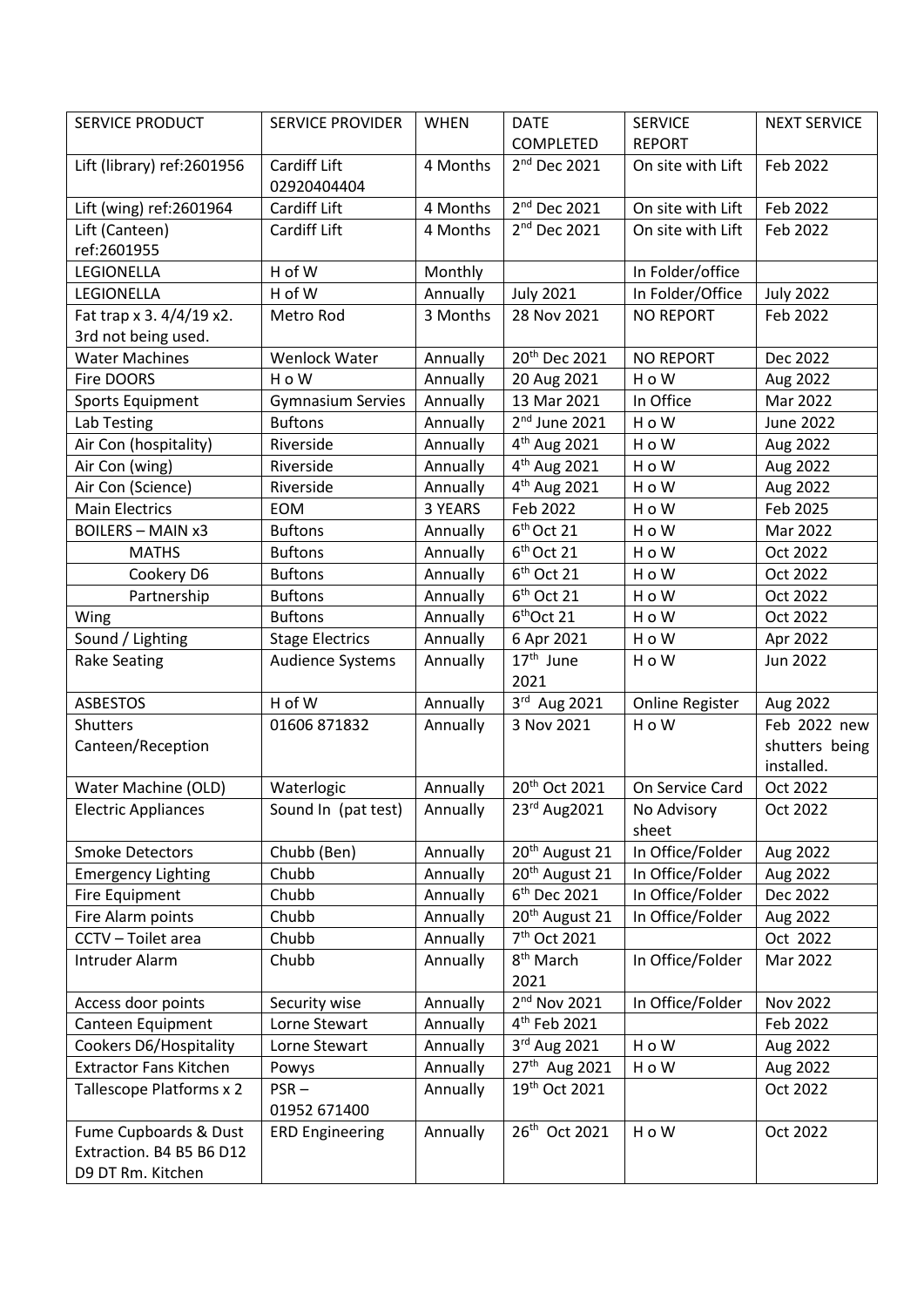| <b>Green Automatic Doors x</b> Assa Abloy |              | Annually | $\frac{1}{2}$ 5 <sup>th</sup> Aug 2021 | N/A | Aug 2022 |
|-------------------------------------------|--------------|----------|----------------------------------------|-----|----------|
|                                           | 084504504633 |          |                                        |     |          |